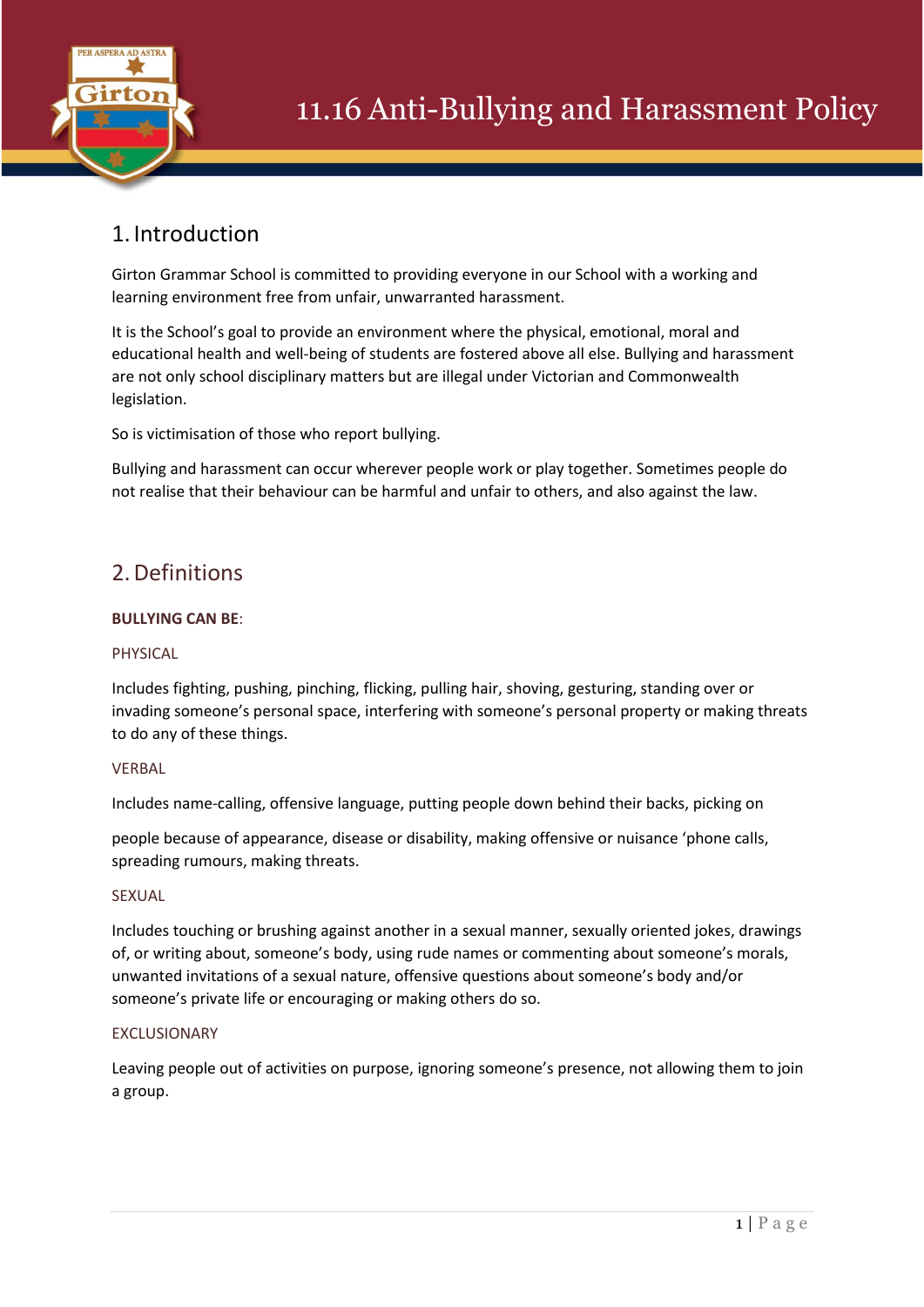

## DISCRIMINATORY

Includes bullying, harassment or unfair exclusion on grounds of race, nationality, religion, sex/gender, disability, physical appearance, relationships and friendships.

## VISUAL

Includes offensive notes, emails, SMS messages, inappropriate use of photographs, graffiti, drawings, posters.

## CYBER BULLYING

Includes the use of electronic media to slander, defame, spread rumours, tease, provide unwanted attention, exclude, harass and cause discomfort. Often there is potential for such electronic communication to be spread widely, and a permanent record of the bullying is likely to exist. Under certain circumstances (such as harassment and making threats) cyber bullying is a criminal activity and is illegal. If you feel your safety is at risk, contact '000' or your local police. Police around Australia work together to reduce this type of crime and there are serious consequences if people participate in such activities.

## **People who are bullied and harassed can feel:**

2.1 Unhappy, isolated, frightened, unsafe, embarrassed, angry, unfairly treated, confused.

## **People who are bullied and harassed can experience:**

- 2.2 Difficulties in concentrating, working and sleeping.
- 2.3 Disrupted relationships with family and friends.
- 2.4 Difficulty with expressing emotions and sharing ideas.
- 2.5 Loss of confidence and self-esteem.
- 2.6 The desire to avoid social contact.

## 3.Advice to Students

- 3.1 Do not ignore comments or actions that upset you or make you feel uncomfortable.
- 3.2 When another person says or does something which is unfair or bullying, please say one of these two sentences to the person:

### **"I do not like you saying that to me."**

or

### **"I do not like you doing that to me."**

- 3.3 Report the incident.
- 3.4 ReachOut's [website](https://au.reachout.com/) contains valuable advice titled "What to do if you are being bullied".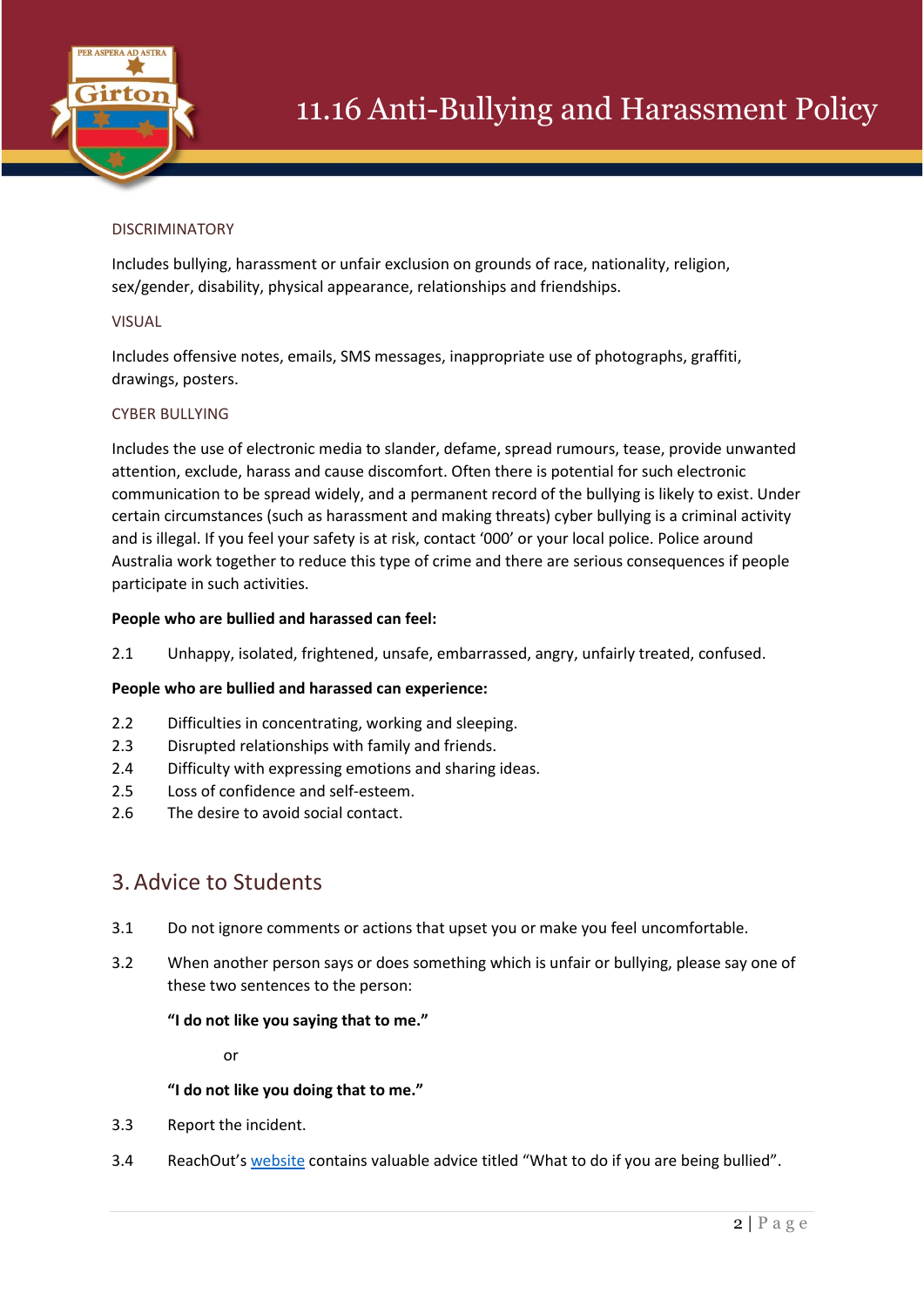

3.5 Specific advice about CYBER BULLYING, including seven practical steps for stopping cyber bullies, can also be found on the ReachOut [website.](https://au.reachout.com/)

## 4.Methods of Reporting

Report in person or email at the earliest opportunity to any member of staff. All reports will then be passed onto a member of Senior Staff immediately. All reports will be dealt with confidentially.

## 5. Some inappropriate reactions:

## FROM THE VICTIM

## **"I'll ignore it and it will go away"**

If anything, ignoring it makes it worse. It gives the impression that bullying is OK with you and that you agree with what the bully is doing.

## **"I don't want to cause trouble"**

Students have a right to feel safe at school. You are not causing trouble, you are standing up for yourself and for your rights, and of others being bullied.

## **"No-one can do anything about it"**

Most cases of bullying are sorted out simply, especially if reported straight away. The School is committed to solving these problems.

## **"You shouldn't dob"**

It takes courage and strength of character to stand up for your rights and those of others. Bullying continues when people do nothing.

### FROM THE BULLY

## **"I was just mucking around, can't they take a joke?"**

This is the most common response to bullying. It is not a joke to put someone down, ridicule or exclude them, make them feel uncomfortable, push them around or take their things. This is bullying.

## **"It's just a natural part of growing up"**

There is nothing acceptable about being victimised. Students have a right to feel safe at school, as well as at home.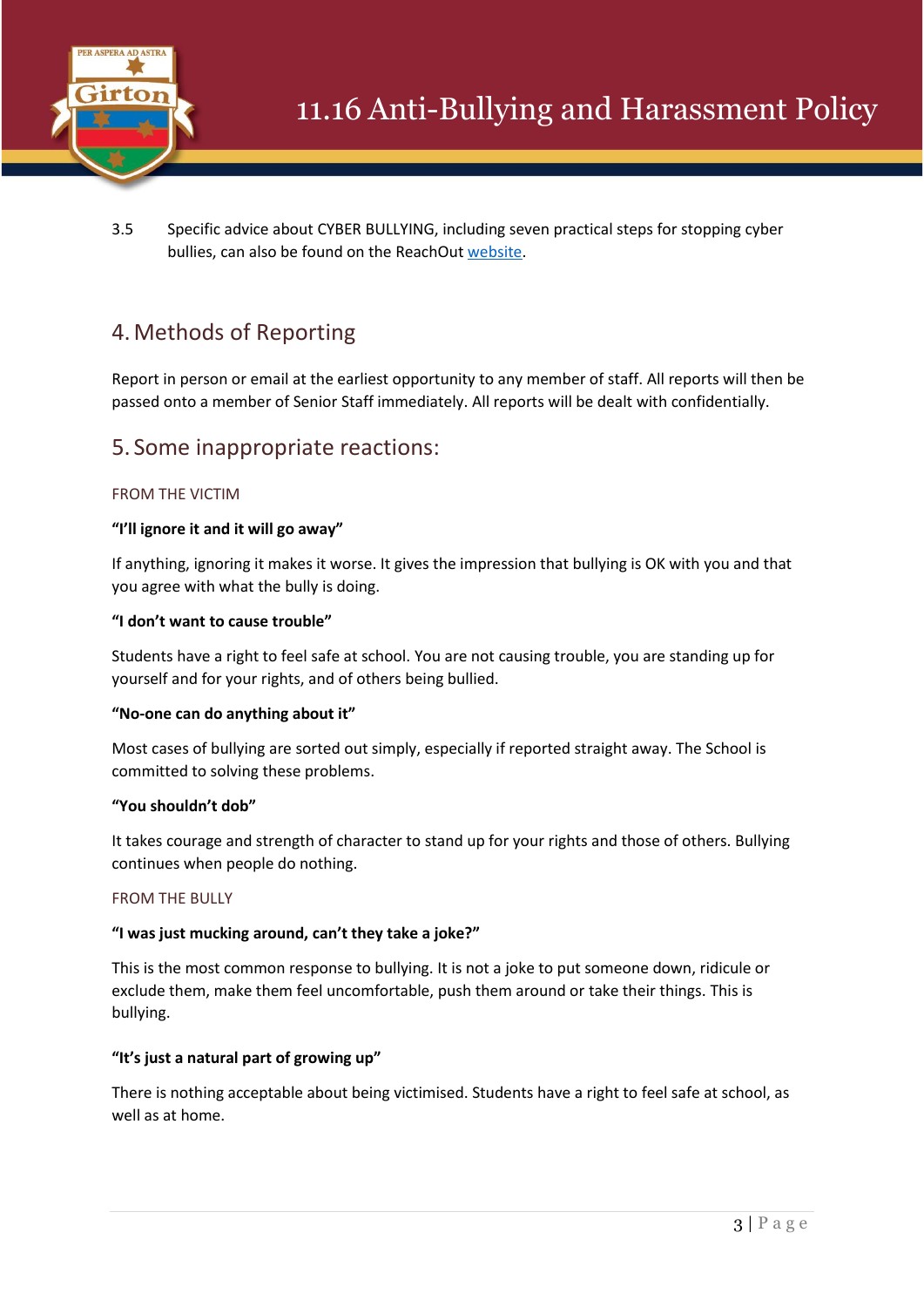

## 6.Role of Students

If you witness bullying:

- 6.1 Don't join in being part of a group which is bullying someone is being a bully.
- 6.2 Report bullying so that both the person being bullied and the bully can receive help.
- 6.3 You are obliged to report bullying and harassment.
- 6.4 Try to influence those who are bullying to stop.

## SPECIFIC ADVICE TO BYSTANDERS:

A bystander is a person who does not become actively involved in a situation where someone else requires help and in this way is understood to be a passive observer, an onlooker who watches something happening, but stays on the sidelines and doesn't intervene or get help, even if someone needs it.

A bystanders is a person who is part of a crowd that is watching a playground fight. They are the audience that engages in the spectacle, and watches as a drama unfolds. Though they don't actively

participate, they encourage the perpetrators, who will feel driven on by the audience.

## A BYSTANDER COULD INCLUDE:

- 6.5 Observing an incident in the playground.
- 6.6 Reading inappropriate online interactions.

## BYSTANDERS SHOULD KNOW THAT:

- 6.7 When they do object, in more than half the cases the bullying actually stops.
- 6.8 The behaviour of the bully is wrong.

## IF YOU SEE SOMEONE BEING BULLIED:

- 6.9 Let the person doing the bullying know what they are doing is bullying
- 6.10 Refuse to join in with their bullying and walk away
- 6.11 Support the student who is being bullied
- 6.12 Ask a teacher or support person for help
- 6.13 Support your friends and protect them from bullying by being there for them. Students who are alone are more likely to be the target of bullying so encourage your friends to be aware of other students who are left out or on their own in the schoolyard.

## ADVICETOFRIENDS OF VICTIMS:

If your friend is a victim of bullying, you will know this by their behaviour or as a result of someone, perhaps them, telling you.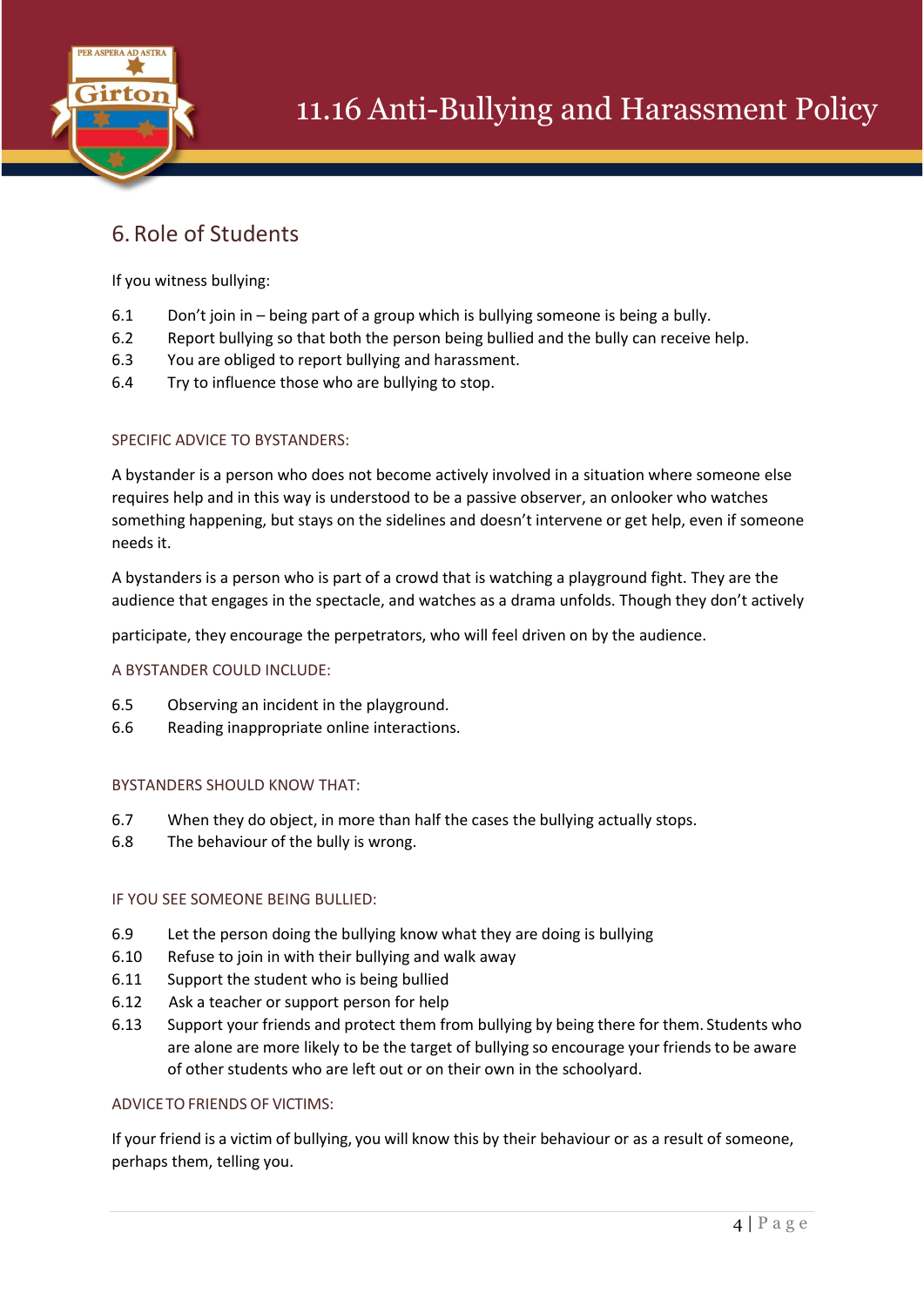

## ASA FRIENDYOU SHOULD:

- 6.13 Listen and support your friend.
- 6.14 Encourage assistance eg, approach yourteacher, House Tutor, Head of House or trusted adult.
- 6.15 Be sure that your friend is not left on their own, so include him or her in your activities.
- 6.16 If you are aware of the incident (you saw or read it) you should be willing to provide an honest account of it.

## 7.Role of Parents

## DO NOT IGNORE BULLYING

What to look out for: Symptoms such as not wishing to go to School; failing to meet deadlines; apparent sadness; uncharacteristic quietness may be some indicators of a person being bullied.

## WHAT TO DO

No matter what Year your child is in, if you feel he/ she is being bullied please contact a member of staff. In many cases your child may not wish you to contact the School in case "things get worse". It is very difficult to deal effectively with bullying if it is not reported. Most bullying takes place away from teachers' eyes, and often outside the School's grounds.

## 8.Role of Staff

All Staff have an important role to play in detecting and reporting incidents of suspected harassment, whether these be inside or outside the classroom. This applies especially to any repeated or chronic behaviour.

Any of the following staff members should be notified:

- 8.1 House Tutor
- 8.2 The relevant Head of House
- 8.3 Deputy Head
- 8.4 Head of Student Wellbeing & Pastoral Care
- 8.5 Head of Transition
- 8.6 Head of Junior School
- 8.7 Deputy Head of Junior School
- 8.8 Junior School class teacher

Any staff member receiving a notification must report it promptly to a member of Senior Staff, who must then take action.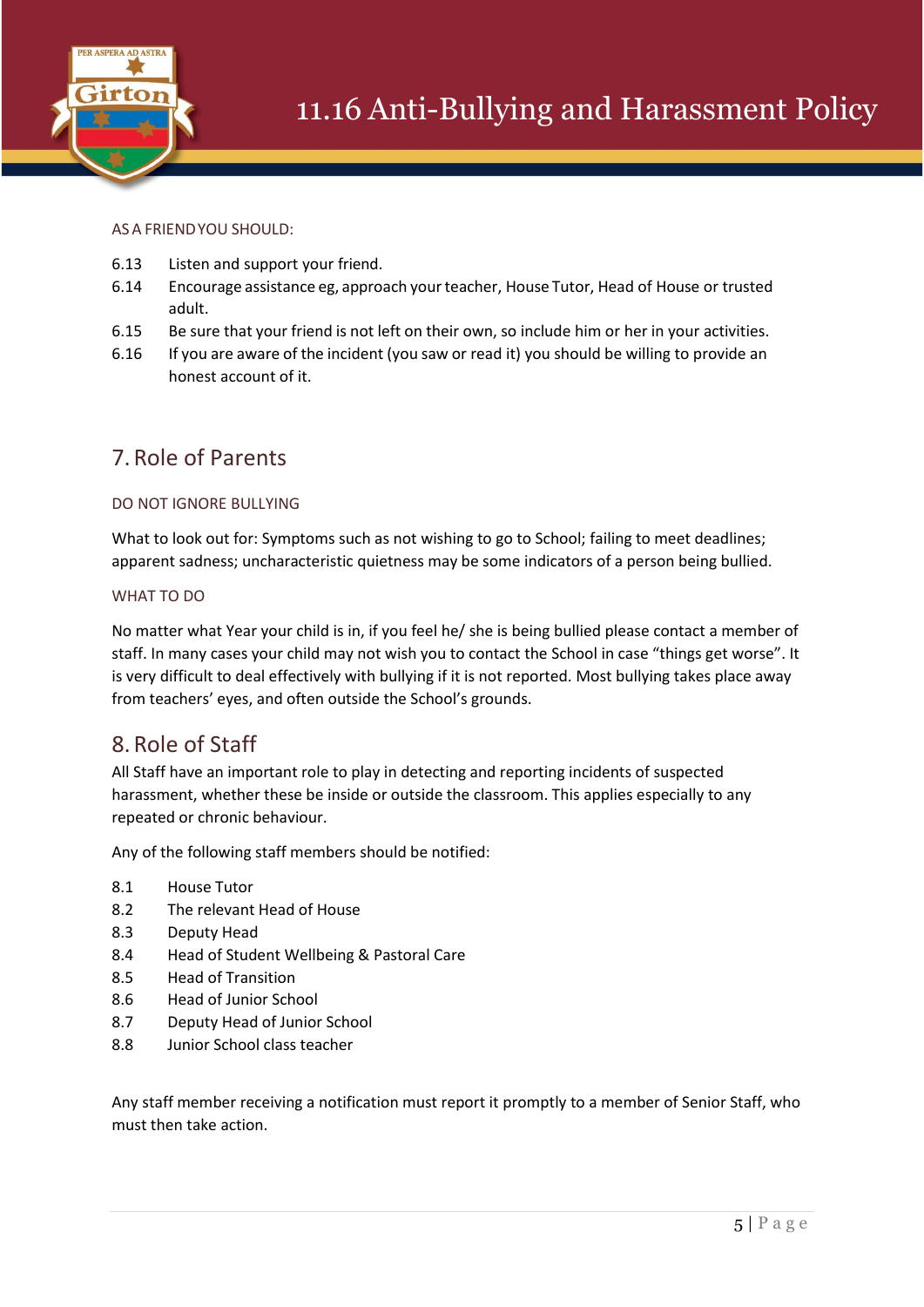

## 9.Management of Reports

## STAGE 1: SHARING THE CONCERN

Once a person lodges a Report alleging bullying or unfair harassment the following shall occur:

- 9.1 The person who claims to have been bullied will be interviewed and may be asked to give an account of the problem orally or in writing. Specific (and sometimes very detailed) questioning about any background or history to the incident may be asked. This may include questions about previous incidents or the relationship with the alleged bully and whether any possible provocation or misunderstanding has occurred.
- 9.2 As soon as possible the accused person will be seen and informed of the allegation. The person will provide their version of the events. Specifically, he or she will be asked to comment on whether the allegation is true. Other relevant questions as outlined in point 1 above may also be asked.
- 9.3 A Senior Management staff member will then consider the version of events. Witnesses may be interviewed. It may be appropriate to conduct a meeting between the parties or take other action considered appropriate.

If it is clear that harassment has occurred, then further action may include the following:

- 9.4 The victim and bully will be advised of the findings.
- 9.5 The person accused will be taken through the events and the inappropriateness of harassing behaviour will be fully explained. Responses, such as "I was only joking" or "he's too sensitive" and the like will be explained as unacceptable. The demanded guidelines for future behaviour will also be set out.
- 9.6 At this point resolution will normally occur, with both parties understanding how they must act appropriately in the future.
- 9.7 The victim of the harassment will be seen regularly over the next few weeks and periodically after this, to determine whether the perpetrator has fulfilled thier commitments.

## STAGE 2: DISCIPLINARY

- 9.8 If the bullying behaviour does not recur, the matter will end. If the unacceptable behaviour does not stop, then contact will be made with parents who may be asked, together with their student/child, to meet with the Deputy Head, Head of Junior School or the Head. At this meeting, a firm commitment to the Anti-Bullying and Harassment Policy will be demanded of the student. Significant penalties under the School's disciplinary practices are likely to be imposed at the discretion of the Head or Deputy Head.
- 9.9 The parents of any victim of such bullying behaviour will be informed of the School's handling of the matter as deemed necessary.
- 9.10 The perpetrator's behaviour will be monitored regularly in the following months.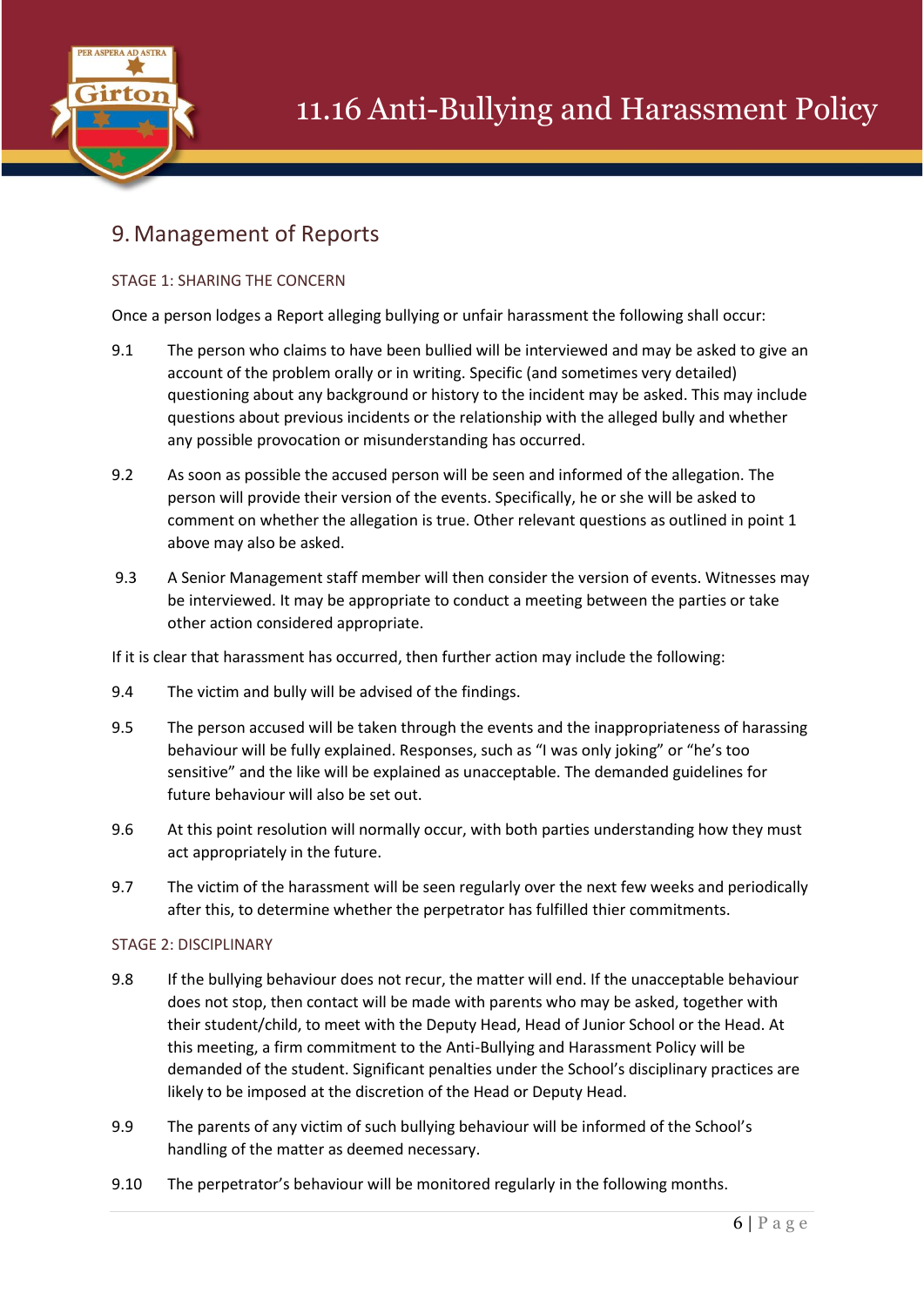

## STAGE 3: SUSPENSION AND EXPULSION

### **Withdrawal/Exclusion**

A repeat of an issue dealt with via the second stage could lead to the Head suspending the guilty party/ parties from Girton Grammar School. Failure to amend behaviour after this step may lead to total exclusion from the School.

### **Shades of Grey**

The Head and Staff must take into account the degree and extent of bullying behaviour along with any extenuating circumstances. For example, more extreme behaviour may require a Stage 2 or Stage 3 response at the outset.

The School reserves the right, subject to State and Commonwealth law, to assess each situation on its merits and to respond accordingly. The final decision at School level is the Head's.

Further useful internet links are available through the electronic version of this policy available on the School's website (www.girton.vic.edu.au)

## 10. Further Guidance

## [Kids Helpline](https://kidshelpline.com.au/) - Phone: 1800 55 1800

This site provides information about the Kids' Help Line free 24 hour telephone and online counselling service. Other useful information can also be accessed through this site, including strategies to help children and parents deal with bullying.

## [Beyond Blue](https://www.beyondblue.org.au/) - Phone: 1300 22 4636

This site provides contact details and professional advice for people who feel as though they may be suffering from depression.

## [Office of the Children's eSafety Commissioner](https://www.esafety.gov.au/)

The Office of the Children's eSafety Commissioner is a one-stop-shop for online safety for children, parents and educators.

## [ReachOut](https://au.reachout.com/)

An excellent site which provides advice about a range of youth related issues including bullying.

### [Childnet](https://www.childnet.com/) International

Award winning website providing practical advice about internet safety. Specific sections for students, teachers and parents are included on this site.

### [Bullying. No Way!](https://bullyingnoway.gov.au/)

Plenty of useful information and fun resources for young people and adults can be found on this site.

### [Friendly Schools](https://friendlyschools.com.au/)

Another site containing valuable information with sections for young people, parents and teachers.